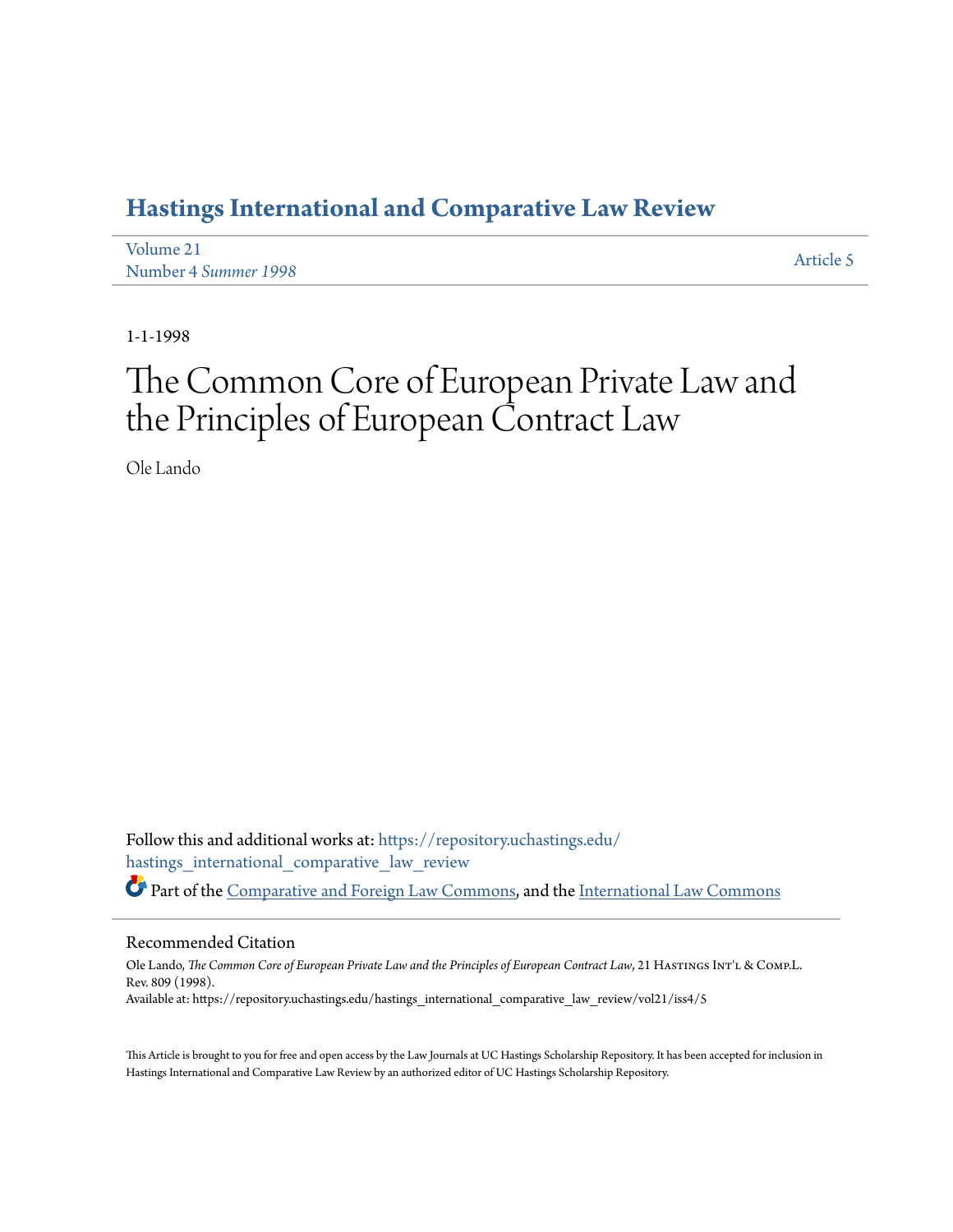# **The Common Core of European Private Law and the Principles of European Contract Law**

# *By* OLE LANDO\*

In 1968, Professor Rudolf B. Schlesinger published the results of his research project in the *Formation of Contracts: A Study on the Common Core of Legal Systems.!* His object was to find out to what extent the contract rules in a number of legal systems relating to offer and acceptance would yield common results. In his comparative analysis, he used problems and cases so that the different legal concepts and methods of the systems would not hide the similarities of the results. His idea was that it was only in viewing a legal system's treatment of a problem as illustrated by cases that the impact of the rule on that legal system could be analyzed and a common core discovered. This functional approach has since been approved and used by legal scholars as an appropriate method for comparative research.<sup>2</sup> The Common Core Project at Trento University is based on the same method $^3$ 

It is, therefore, not surprising that in his memorandum to the Trento project, Professor Schlesinger hailed it as a project of exceptional importance. He also mentioned that the methods chosen when adopting the functional approach are significant and advised the members of the Trento project to consider them thoroughly. The

<sup>\*</sup> Professor Emeritus, Copenhagen Business School (Denmark); President of the Commission of European Contract Law.

<sup>1.</sup> PIERRE BONASSIES **ET AL.,** FORMATION OF CoNTRAcTs: A STUDY OF THE COMMON CORE OF LEGAL SYSTEMS (Rudolf Schlesinger ed., 1968).

*<sup>2-</sup> See* **1** KONRAD ZVEIGERT *&* HEIN KOTz, INTRODUCTION TO COMPARATivE LAW **28,** 33 (Tony Weir trans., **2d** ed. **1987);** RENt DAVID & **CAMILLE** JAUFFRET-SPINOSI, LES GRANDS SYSTÈMES DE DROIT CONTEMPORAINS **[GREAT** CONTEMPORARY LEGAL SYSTEMS] 12 (10th ed. **1992).**

*<sup>3.</sup> See* Mauro Bussani & Ugo Mattei, *The Common Core Approach to European Private Law,* 3 COLuM. **J. EUR.** L. **339,339** (1997-1998).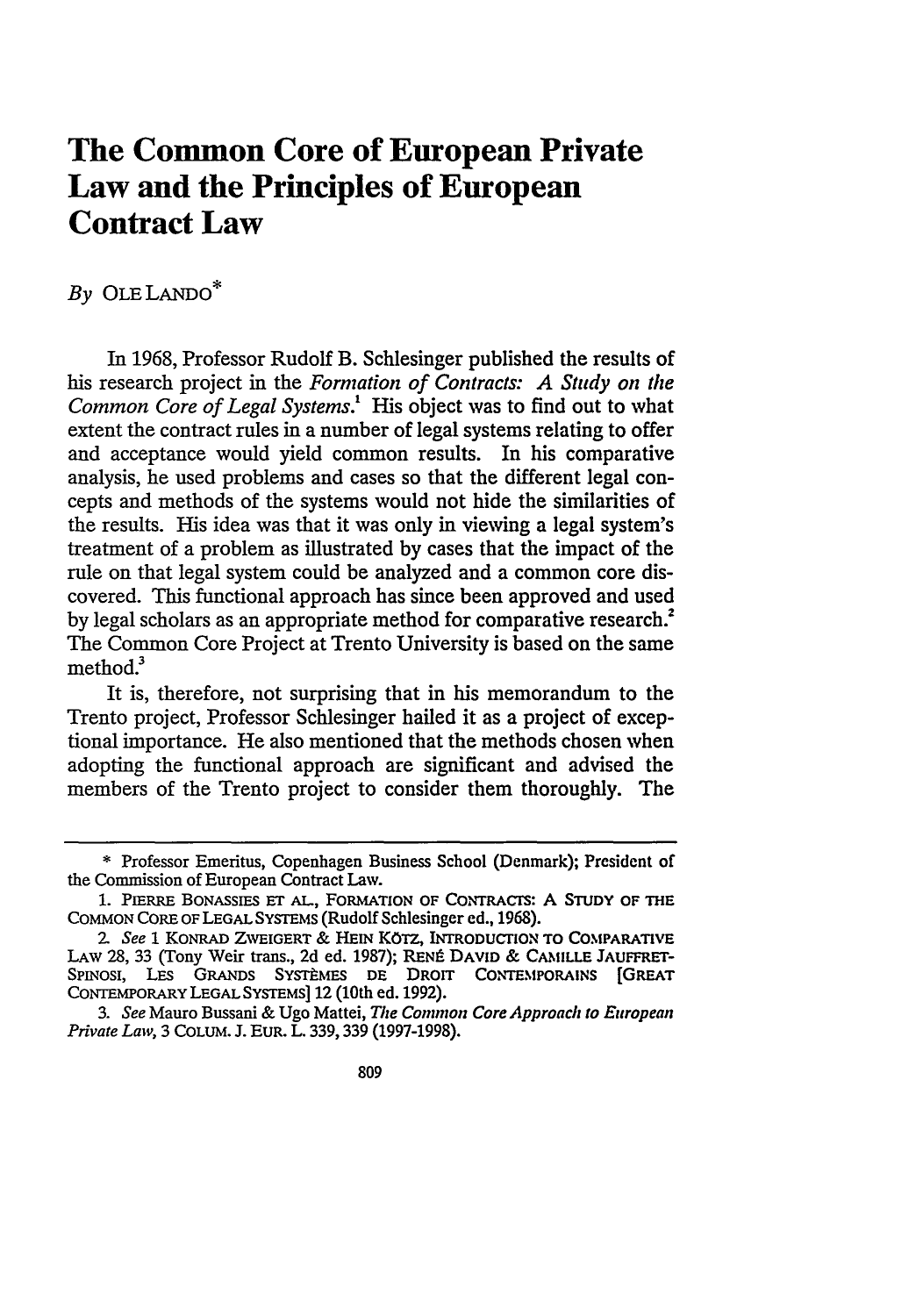material and debates at the third meeting of the Trento project in 1997 demonstrated that there is still an ongoing discussion on questions of method.

In this paper, I will address some of the methodological questions and, to some extent, draw on the experiences of the Commission on European Contract Law (CECL), which is preparing the Principles of European Contract Law (PECL). The primary objective of the PECL is to serve as a basis for a European Code of Contracts. First, I will describe the CECL, and then I will compare the similarities and differences in methodological approach between the CECL and the Trento project.

#### **I. The Commission on European Contract Law**

In **1980,** a group of lawyers formed the **CECL** to draft general principles of contract law for the countries of what vas then the European Community. The group is a non-governmental body of lawyers from the fifteen European Union countries. None of them are selected or appointed by any government, nor have they sought or received instructions from government or community institutions. Most of the members are academics, not practicing lawyers. They hope that the general principles will bring about a systematic harmonization of the contract law in those countries.

The CECL began by drafting rules on performance, nonperformance (breach) of contracts and remedies for nonperformance. These rules constituted Part 1 of the PECL and were published in *1995.'* In 1992, the Second CECL worked on the formation, validity, interpretation and contents of contracts and on the authority of an agent to bind its principal. The Second CECL held its last meeting in May 1996, and Part 2 of the PECL is scheduled to be published in early 1999. In December 1997, the Third CECL began drafting rules on the law of obligations common to contracts, torts and unjust enrichment. These obligations include set-off, assignment of debts and claims, subrogation and prescription.

Like the American Restatements, the PECL has comments to explain the operation of the articles. In these comments there are illustrations and anecdotes that show how the rules will operate in practice. Furthermore, there are notes which tell the sources of the

<sup>4.</sup> See **COMMISSION ON EUROPEAN** CONTRACr LAW, THE PRINCIPLES **OF EUROPEAN** CoNTRAcr LAW, PART I: PERFORMANCE, NON-PERFORMANCE **AND** REMEDIES (Ole Lando & Hugh Beale eds., 1995).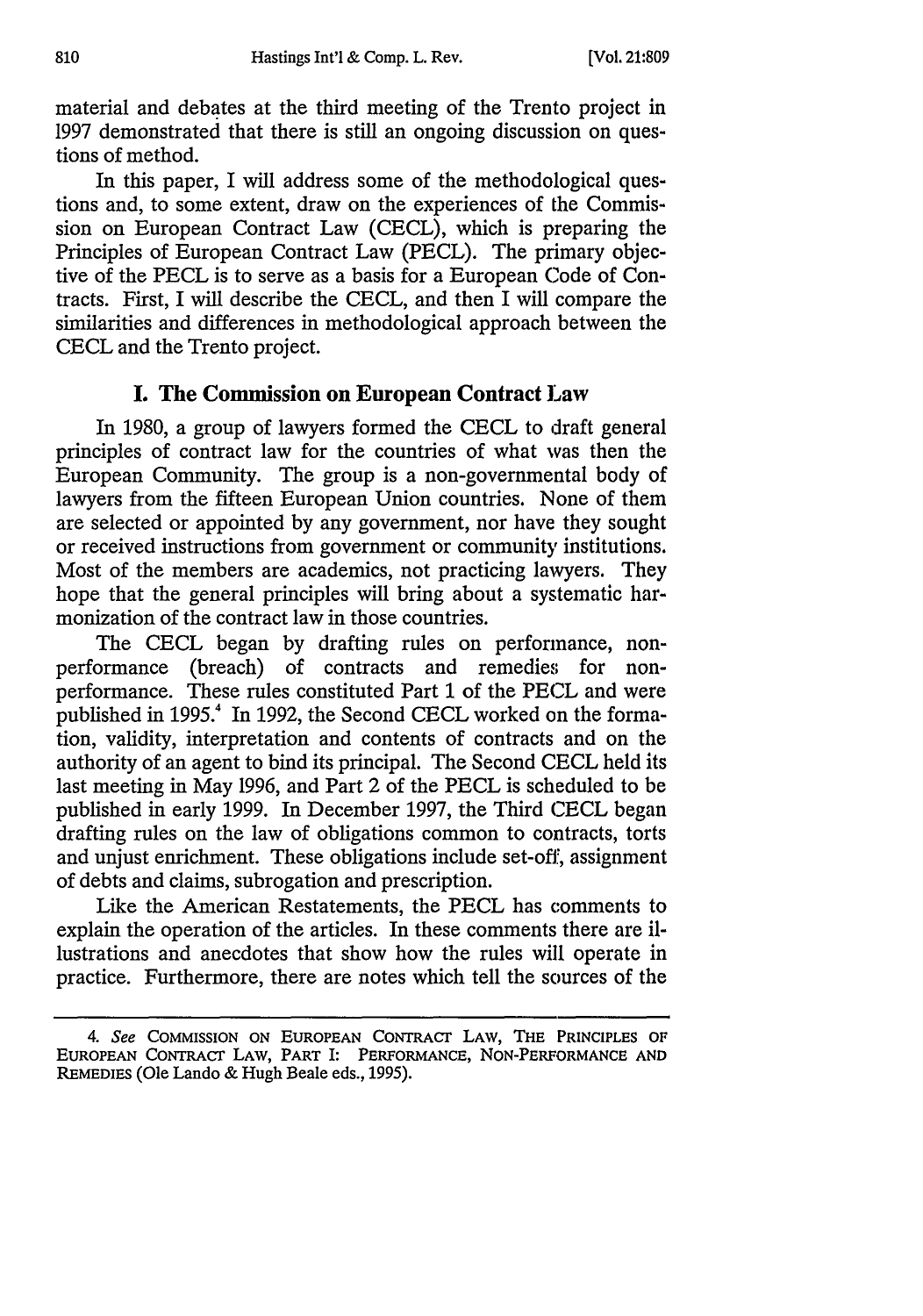rules and state the laws of the member States. The preparation of the notes for the PECL resembles, in some respects, the work to be done in the Trento project. Questionnaires were not sent out, but members were asked to report on the attitudes of their laws toward the problems which the articles are aimed at solving.

In 1989, and again in 1994, the European Parliament passed resolutions' requesting that the necessary preparatory work begin on drafting a European Code of Private Law. The preamble to the 1989 resolution states that "unification can be carried out in branches of private law which are highly important for the development of a Single Market, such as contract law  $\dots$ ." In the beginning, the European Commission supported the work of the CECL, but it later stopped. So far the Council of the European Communities has not shown any interest in our work.

#### *A. To Lay the Framework for a European Code of Contracts*

The growth of trade and communication within the European Union makes the unification of the law of obligations, and notably the law of contract, more and more urgent. An example of this is Internet communications, which the enterprises and a large part of the private citizens in Europe can now access. Many enterprises upload their contract offers onto their websites and mailing lists in all the countries of a region. As a result, all of the Internet users in these countries have access to this information.

In many regions, the offeror does not have to (and often chooses not to) communicate his business address. As a result, when a person accepts an offer, he or she may not know the address of the offeror. If performance is rendered on the Internet, like a database or program, the buyer may not know the seller's address even when there is performance. A few years from now, when digital cash can be used for payment, even the seller may not know the address of the buyer.

Under the rules of the Rome Convention on the Law Applicable to Contractual Obligations, the question of which law is applicable to a contract cannot be solved unless one knows the seller's place of business, and in consumer contracts it is necessary to know the buyer's domicile. When making the contract, if the parties have not

<sup>5.</sup> See Resolution on Action to Bring into Line the Private Law of the Member States, EUR. PARL. RES., 1989 O.J. (C 158) 400; Resolution on the Harmonization of Certain Sectors of Private Lav of the Member States, EUR. PARL. REs., 1994 O.J. (C 205) 518.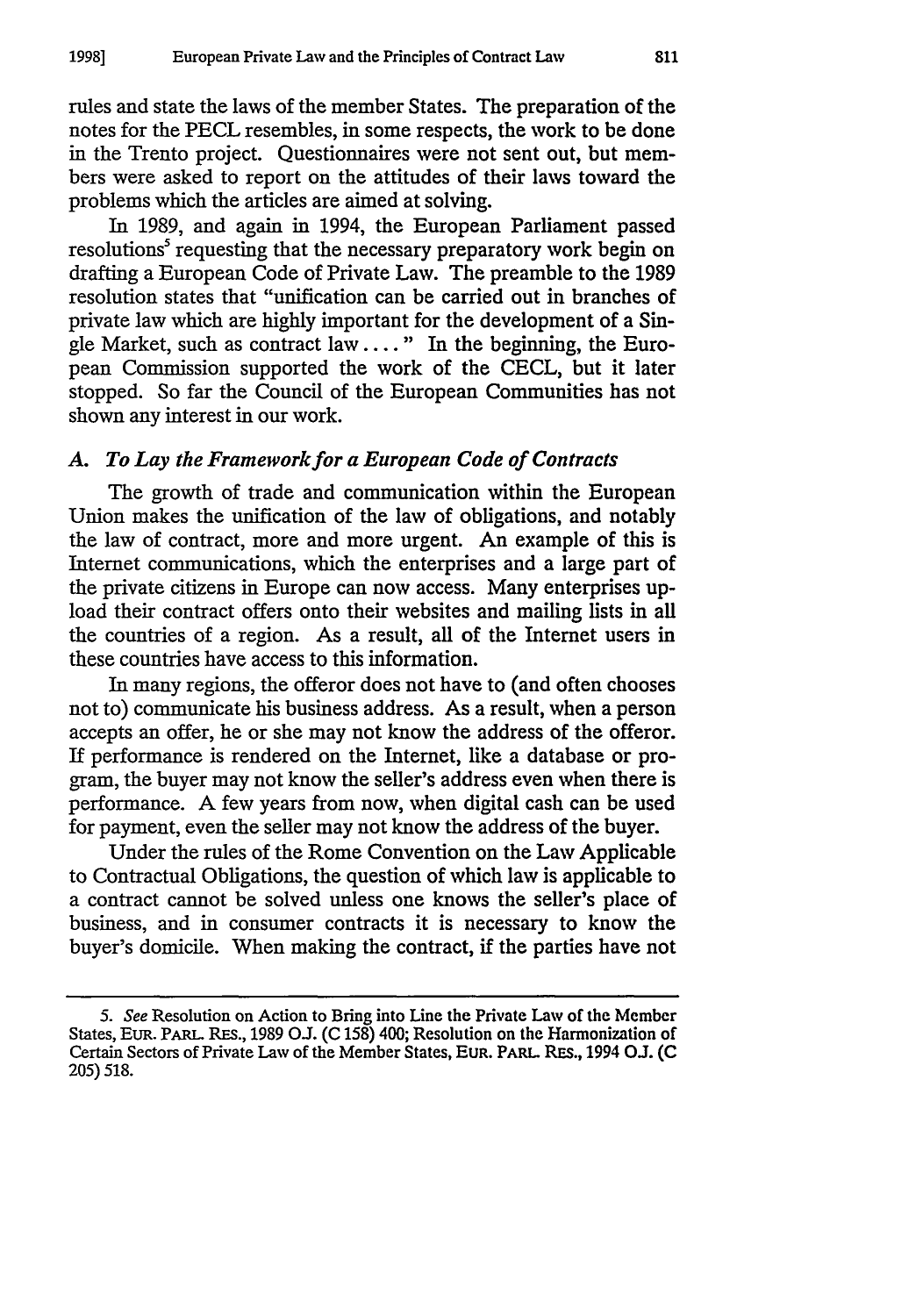agreed upon the applicable law, there will be uncertainty as to which law applies. If one does not wish to impose on the parlies using the Internet for their transactions that they inform each other of their respective places of business, the European countries could agree that contracts made on the Internet are governed by existing uniform instruments such as the CISG and PECL. While this may create problems in the short term, it is the better approach in the long run.

# *B. To Safeguard Uniformity*

The existing unified and harmonized laws of the European Union dealing with contracts are fragmented and uncoordinated. Most of these laws were promulgated as directives and are a separate, autonomous body of law governed **by** its own principles of interpretation. One of these principles is safeguarding uniformity. To provide a uniform interpretation, however, a common legal environment **is** needed. When national authorities (legislators, administrations and courts) interpret unified law, they do not have this environment; they do not have uniform rules to help them. Therefore, the authorities tend to resort to their own law. They tend to solve questions governed **by** unified law, but not expressly settled **by** it, in conformity with their national law. This tendency impairs the uniformity at which this law was aimed. For this reason, a backbone of common principles should be created to provide the necessary environment for unified and harmonized law. Common principles, rules and terms should **fill** these gaps. With such rules and terms established, future European Union legislation on issues relating to contract law will be greatly facilitated.

#### *C. To Serve Arbitrators*

In recent decades, arbitration has become a much used means of solving international commercial disputes. Arbitrators are often in search of general principles of law. $6 \text{°}$  Instead of applying the law of one system, they look for rules that express general principles of law and are commonly accepted for international contracts." Several

<sup>6.</sup> See Yves Derains, *L'application cumulative par l'arbitre des systèmes de conflit de lois interessées au litige [The Arbitrator's Cumulative Application of the Conflict of Law Systems of Those Countries Which Are Connected with a Dispute],* **1972 REVUE DE** L'ARBITRAGE **99.**

*<sup>7.</sup> See* Bertold Goldman, *Les conflits de lois en matigre d'arbitrage international de droit privg [Conflict of Laws of International Arbitration in Private Law Matters],* **109 RECUEIL DES COURS DE L'ACADPMIE** DE DROIT INTERNATIONAL **DE LA** HAYE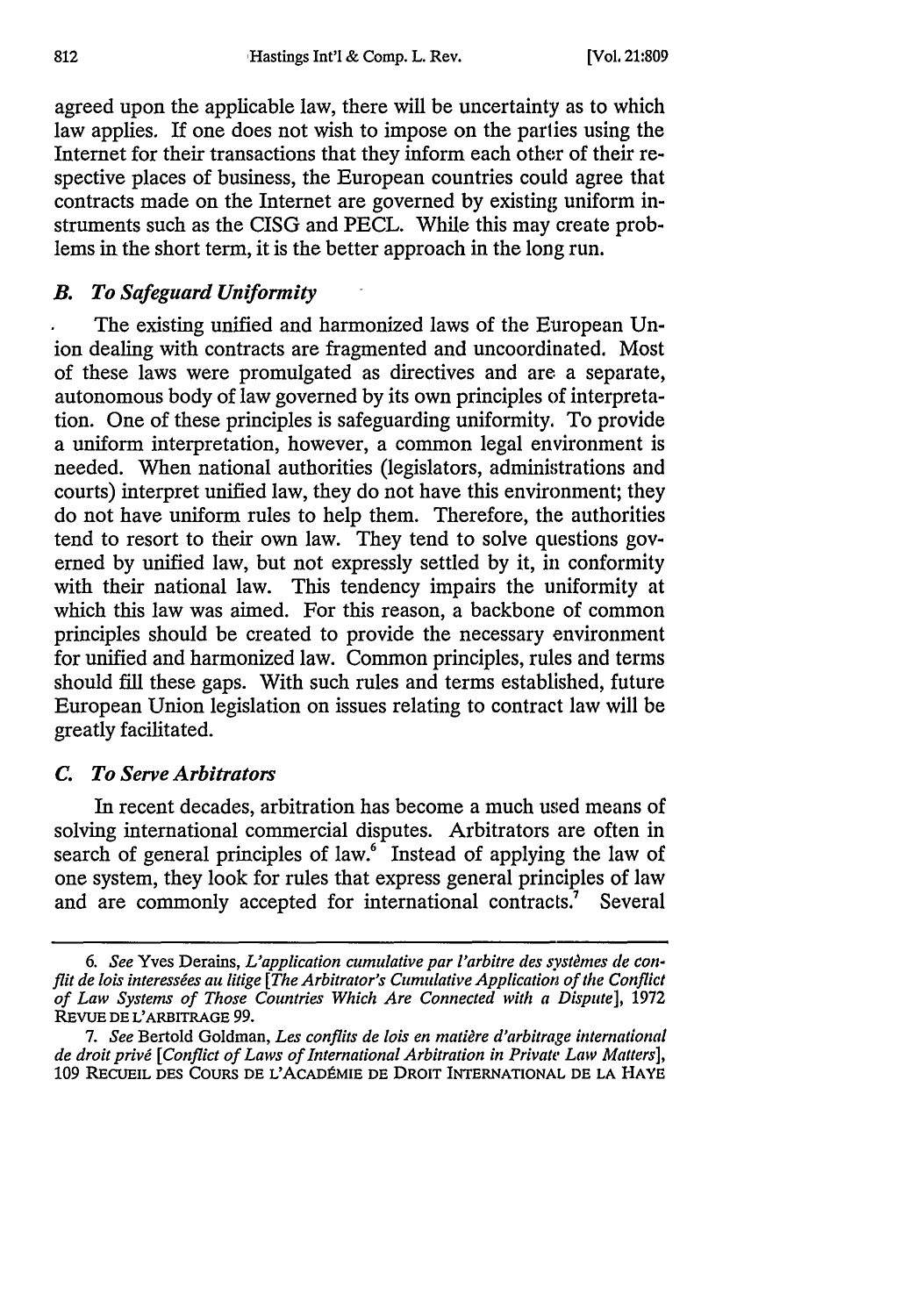writers, some of them arbitrators themselves, have encouraged arbitrators to develop such a *lex mercatoria*,<sup>8</sup> and arbitrators often feel the need for it. By choosing the *lex mercatoria,* the parties oust the technicalities and "awesome relics" of national law that often come as a surprise to a foreign party. They are further able to avoid rules unfit for international contracts. Those involved in the proceedings-parties, counsels and arbitrators-plead and argue on an equal footing: nobody has the advantage of having the case pleaded and decided by his or her own law, and nobody is exposed to the handicap of seeing it governed by a foreign law. If one can also show that the problem is solved in similar ways in the involved legal systems, this common core will, of course, be a valuable contribution to the *lex mercatoria.*

Until the middle of the 1990s, the *lex nercatoria* was a fairly thin body of law. It consisted of the rules of international conventions and uniform laws, of international usages and customs and of the common core of legal systems. However, the common core of European legal systems was often difficult to ascertain because the information available was either scant or cumbersome to obtain. The PECL and the UNIDROIT Principles of International Commercial Contracts<sup>9</sup> have been a much needed contribution to the European *lex mercatoria,* as have been recent publications by authors such as Hein Kötz<sup>10</sup> and Klaus Berger.<sup>11</sup> The PECL and these publications provide information on the contract law of European countries and the common core of the European systems, as will, indeed, the future publications of the Trento project.

<sup>347 (1963);</sup> PHILLIPE FOUCHARD, L'ARBITRAGE COMMERCIAL **INTERNATIONAL** [INTERNATIONAL COMMERCIAL ARBITRATION] 401 (1965); Ole Lando, *Conflict-of-Law Rules for Arbitrators, in* FESTSCHRIFr **FOR** KONRAD ZWEIGERT 157, 166-67 (1981).

*<sup>8.</sup> See* Goldman, *supra* note **7; FOUCHARD,** *supra* note **7;** Ole Lando, *The Lem Mercatoria 1985-1996, in* **FEsTsKRiFT** TILL **STIG** STROMHOLM 567 (1997); Ole Lando, *The Lex Mercatoria in International Commercial Arbitration,* 34 **INT'L** & **COMP. L.Q. 747 (1985).**

*<sup>9.</sup> See* **UNIDROIT, PRINCIPLES OF INTERNATIONAL COMMERCIAL CONTRACTS** (1994).

<sup>10.</sup> See HEIN KÖTZ, EUROPEAN CONTRACT LAW (1997) (the second volume will be by Axel Flessner).

**<sup>11.</sup>** *See* KLAus PETER BERGER, FORMALISIERTE **UND "SCHLEICHENDE"** KODIFIZIERUNG **DES TRANSNATIONNALEN WIRTSCHAFTSRECHT** [FORMALIZED **OR "CREEPING" CODIFICATION** OF **EUROPEAN COMMERCIAL LAW]** (1996).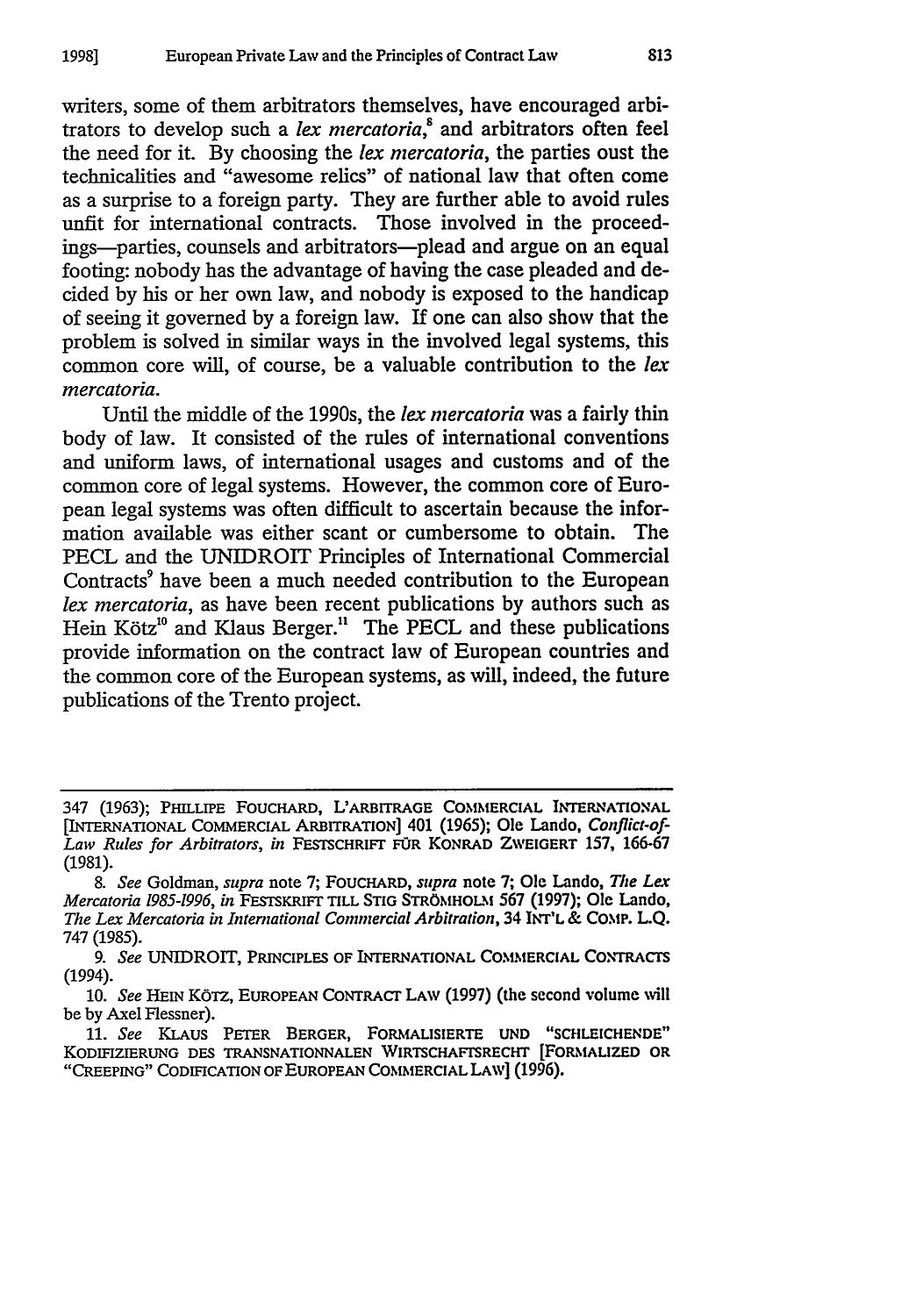# **H. Similarities and Differences in the Approach of the Trento Project and the CECL**

# *A. Similarities*

## *1. On the "Functional Approach": Cases and Anecdotes*

The functional approach has not only become respectable, but in many cases, necessary for comparative research. It is often used by the CECL in its debates. However, because the object of the CECL is not only to find out whether there is a common core among European legal systems but to establish common rules for Europe, the CECL is eager to note the differences as well as the similarities of resuits. The CECL not only considers the results of the cases, but it also pays attention to the concepts and methods used to reach the results. This is, in fact, what the members of the Trento project are doing as well.

# *2. Agreement with the Trento Project's Unorthodox Approach to Legal Concepts*

The functional approach of comparative research requires an unorthodox approach to legal concepts. It must be borne in mind that legal concepts, such as property, are only  $t\hat{u}$ -tûs.<sup>12</sup> When a person can sell or mortgage a land estate or when he can claim it back if another person takes it and then claim damages from that other person, we say that the estate is his property. Tu-tu is a shorthand expression for these and other rights and remedies which an owner has. However, these rights do not necessarily mean that one can do with his property as he pleases. It is the rules of the legal system that determine the tenor of the concept of property and not vice versa. Each system sets various limits on what a person can do with his or her estate and moveable property. These limits differ from system to system.

Likewise, functional more than conceptual considerations determine whether *culpa in contrahendo* sounds in contract or tort. It also determines whether the abuse of confidential information given in contract negotiations should be treated, as does the general reporter Sjef van Erp in his questionnaire on information as property,

<sup>12.</sup> See Alf Ross, *Tû-Tû*, 70 HARV. L. REV. 812 (1957).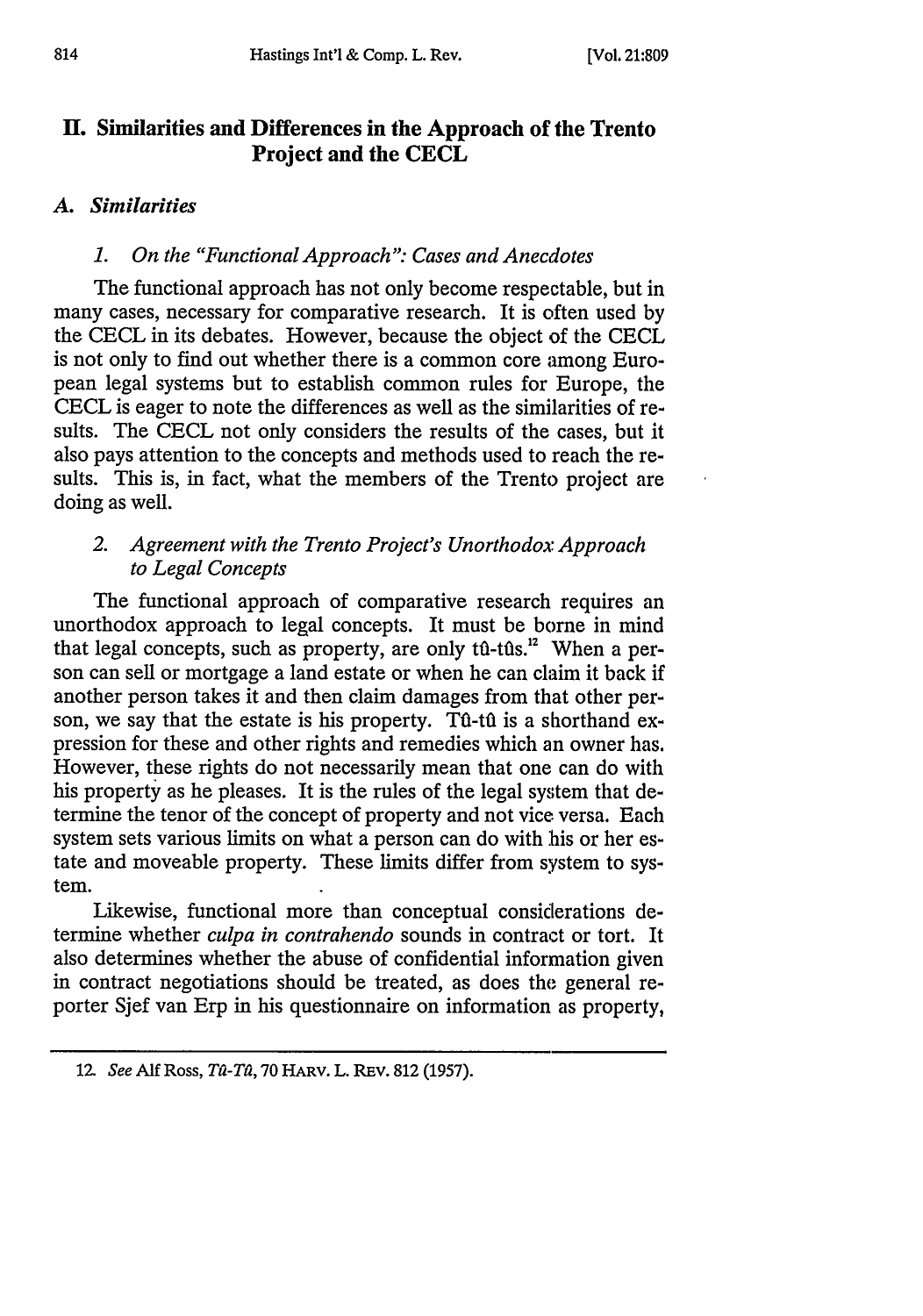as an illegitimate appropriation of property, or, as do the PECL and the UNIDROIT Principles, as a breach of a contractual duty of confidentiality.

#### *3. The CECL General Reporters' Use of the Comparative Method*

The CECL realizes that a general reporter should go beyond the rules and concepts taught in law school, and that it is the problems, not the rules, which should be the basis of comparison.

The organizers of the Trento project invited American scholars to join the group, and some of them act as general reporters. This appears to have been a good idea. A foreigner is often well equipped to describe the rules of a legal system because, like his readers, he will view it from the outside and report those traits relevant for comparison. To avoid mistakes, the native reporters will check the general report to avoid other "natives lying in wait with their poisonous arrows" who will fall over the general reporter.

#### *B. Differences*

#### *1. Cognition and Dogma*

As is pointed out **by** Professors Mauro Bussani and Ugo Mattei, **<sup>1</sup>** the aim of the Trento project is to achieve knowledge of and to spread information on existing solutions to a selected number of issues in contract, tort and property available in various legal systems. In this respect, their approach resembles that of zoologists who describe the behavior of bees and ants. The Trento project **will** describe how judges (and other decision makers) decide cases and, so it seems, not whether they do right or wrong. I do not know whether it is also the purpose of the exercise to criticize and evaluate or to propose and propagate certain rules.

Many lawyers consider the legal values they support as extremely important and would hold their mission as lawyers to be **fu**tile if they could not express their opinions. However, a lawyer who is caught in a political or moral mission tends to forget, overlook or even suppress the facts that are unpleasant for his mission.

For the scholar whose endeavor it is to describe and analyze, the truth, and the whole truth, is the ultimate goal. He will not hide in-

*<sup>13.</sup> See* Bussani **&** Mattei, *supra* note **3.**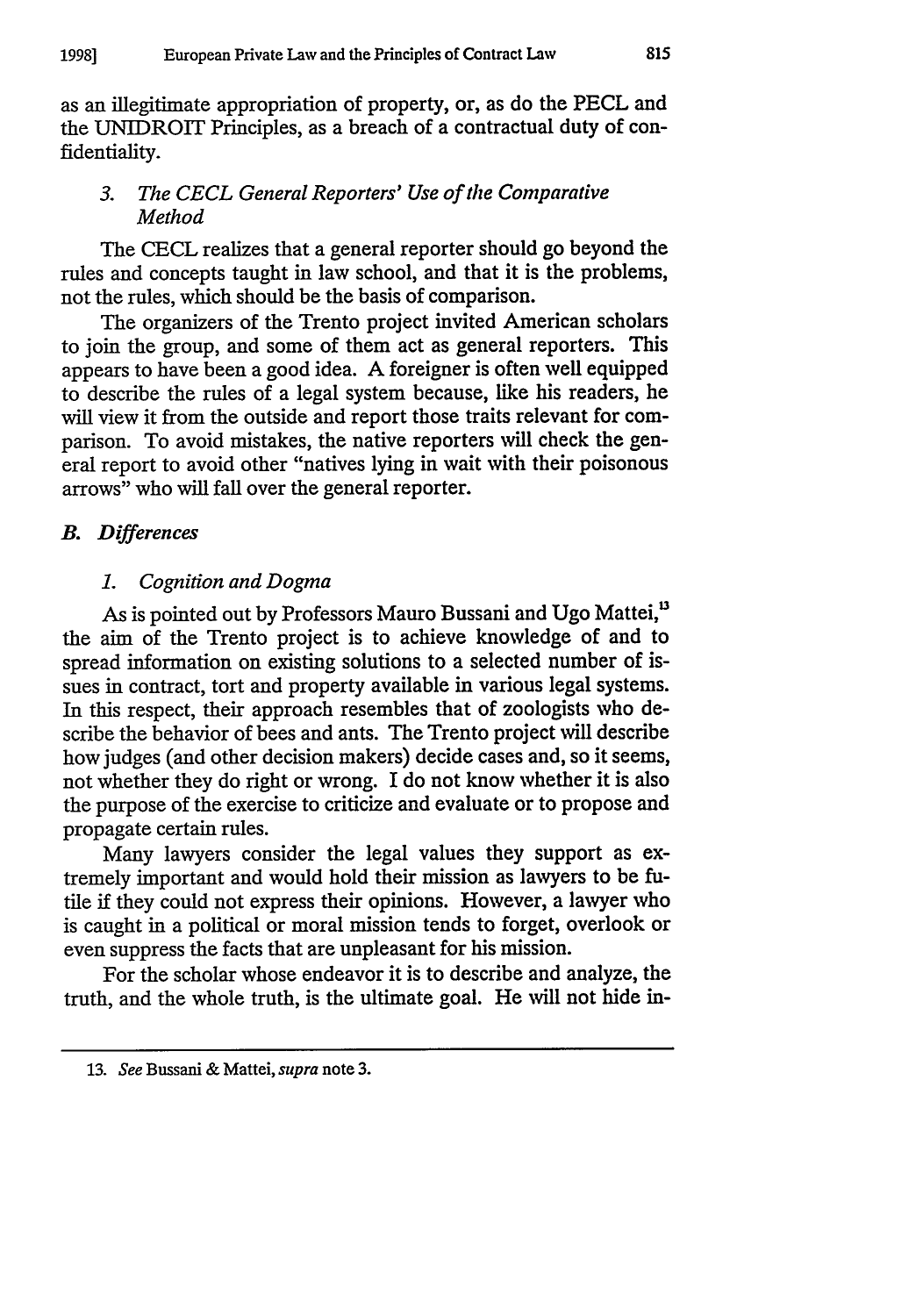formation which is unpleasant to his sense of morality, utility or political views. He will strive to obtain and convey all the relevant information that is available. This is the great scientific value of an unbiased comparative researcher. The CECL and others who are working toward the unification of European private law will need information that is based on unbiased research.

However, the aim of the CECL and of the UNIDROIT group, which drafted the Principles of International Commercial Contracts, is to provide rules on contracts that can be used in a future, uniform system. On the other hand, the task is dogmatic; there is a mission to fulfill: to propose rules. In spite of this, the CECL tries to provide objective notes on national laws and not to suppress negative information about the rules it proposes.

In this context, it should be mentioned that by and large, the members of the CECL support the same legal values. It has been remarkable to note how these values converge among scholars belonging to the legal systems of European origin. I submit that there is more consensus about which solutions are fair and appropriate than there is convergence among the legal rules of existing legal systems that often pursue their policies through very different techniques. It will be interesting to see whether the Trento project will confirm the assertion that there is this consensus on legal values and more uniformity in case outcome than in legal rules.

#### *2. Formant*

In his article on legal formants, Professor Rodolfo Sacco conveys the idea that a legal rule may be expressed in a variety of sources (statute, court decision or doctrine), that a source may also express the rule in various ways (massima, dicta or holdings in a judgment) and that the expression in these various sources and ways may lend different shades to the tenor of a rule.<sup>14</sup> Like the spectrum of a speech sound, which may be held within a certain number of cycles per second, the rule may vary and assume different meanings depending on the environment in which it is found.

There is no doubt that the formant is valuable for the perception of legal rules. In the notes accompanying the PECL, the sources of the national rules are described as well as a determination as to whether that source identification comes from the rule stated or

<sup>14.</sup> Rodolfo Sacco, *Legal Formants: A Dynamic Approach to Comparative Law,* 39 AM. J. COMP. L. 21 (1991).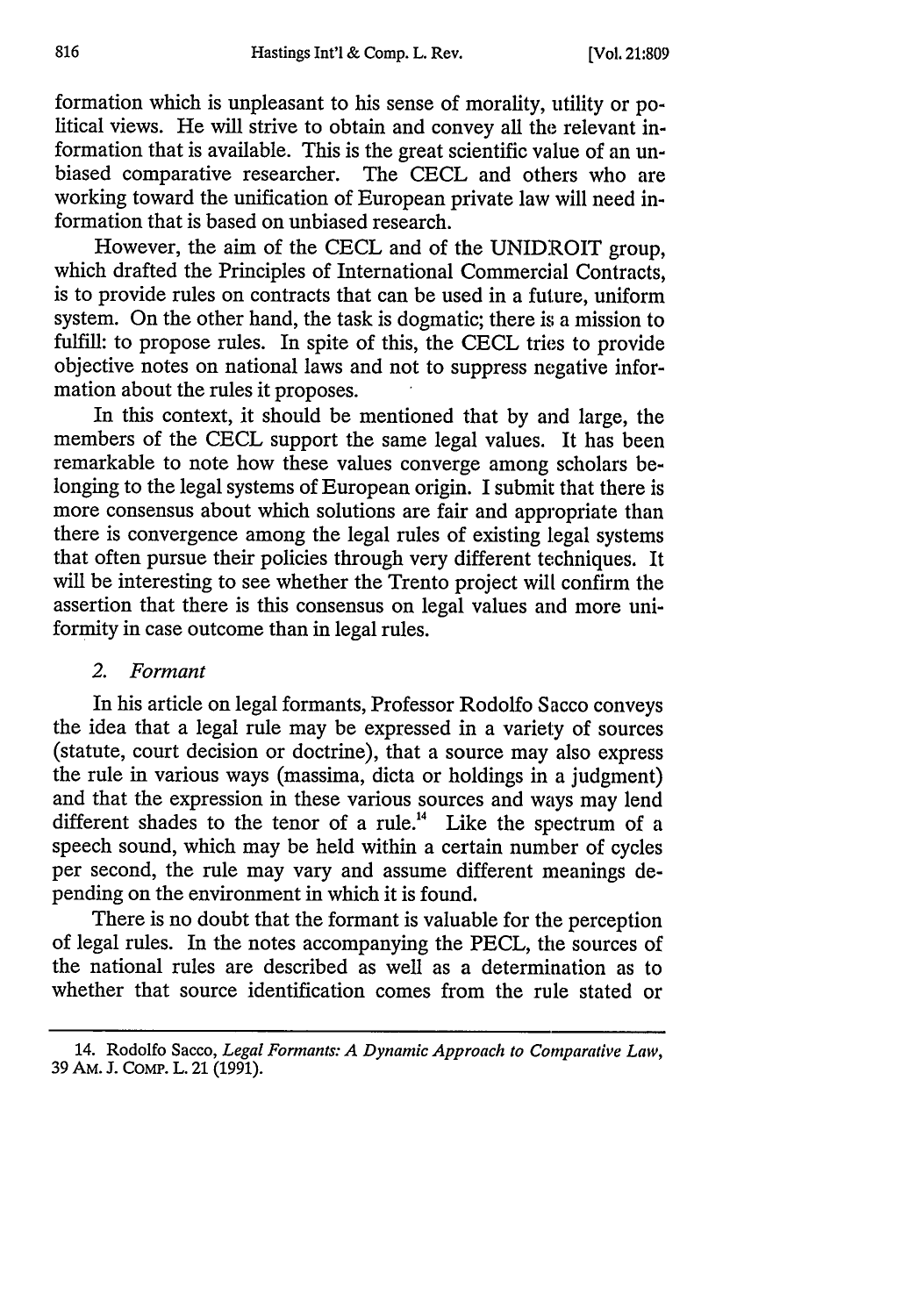whether its scope is doubtful. On some points, inconsistencies in the courts' interpretations of a statutory provision or establishment of new legal rules by the court are pointed out. In addition, the disagreeing opinions of prominent writers are mentioned. However, stating each rule of the sixteen legal systems in all its various formants would make the publications very voluminous. Therefore, the CECL often prefers the simpler but more inaccurate method of stating a rule as only one rule. In the future, the CECL may be able to refer the reader who wishes more accuracy to the *Travaux de Trento.*

#### *3. Subjects Covered*

The Trento project does not wish to cover the entire landscape of tort, property and contract law. It will not even cover the whole of what may be called the general part (Allgemeiner Teil) of these topics. This is an understandable and necessary restriction given the fact that the project is ambitious and will probably take a long time to complete. The CECL, on the other hand, is most interested in the subtopics of contract. The questionnaires include topics such as good faith, enforceability of promises and *vices de consentement.* It will be very helpful if reports on subtopics covering some of those fields that the CECL is going to deal with<sup>1s</sup> are made available to the CECL before it has finished its work in 1999.

#### *3. Liberal Versus Strict Approach to Comparative Reasearch*

When conducting a comparative research program there is often a general reporter. This reporter is responsible for: (1) preparing and sending questionnaires to special or national reporters; (2) collecting and editing the answers received; and (3) making a general report that summarizes the answers and compares the laws. To fulfill these responsibilities, the general reporter may adopt various approaches.

One is what I would call the liberal approach. It leaves it to each general reporter to ask the questions he thinks fit. The general reporter may, and often will, use the concepts and rules of his own law as the background for the questions. He will not instruct the national reporter to adopt a specific method. For instance, each national reporter will decide whether to describe the formant of each rule that is

<sup>15.</sup> These fields include: set-off, assignment of claims, subrogation, *cessio legis,* assumption of debt (including novation and related topics), plurality of debtors and creditors, illegality and immorality, conditions and time terms, effect of termination of contracts, discharge of obligations other than by performance (release, waiver, substitute performance, delays in the exercise of rights) and prescription.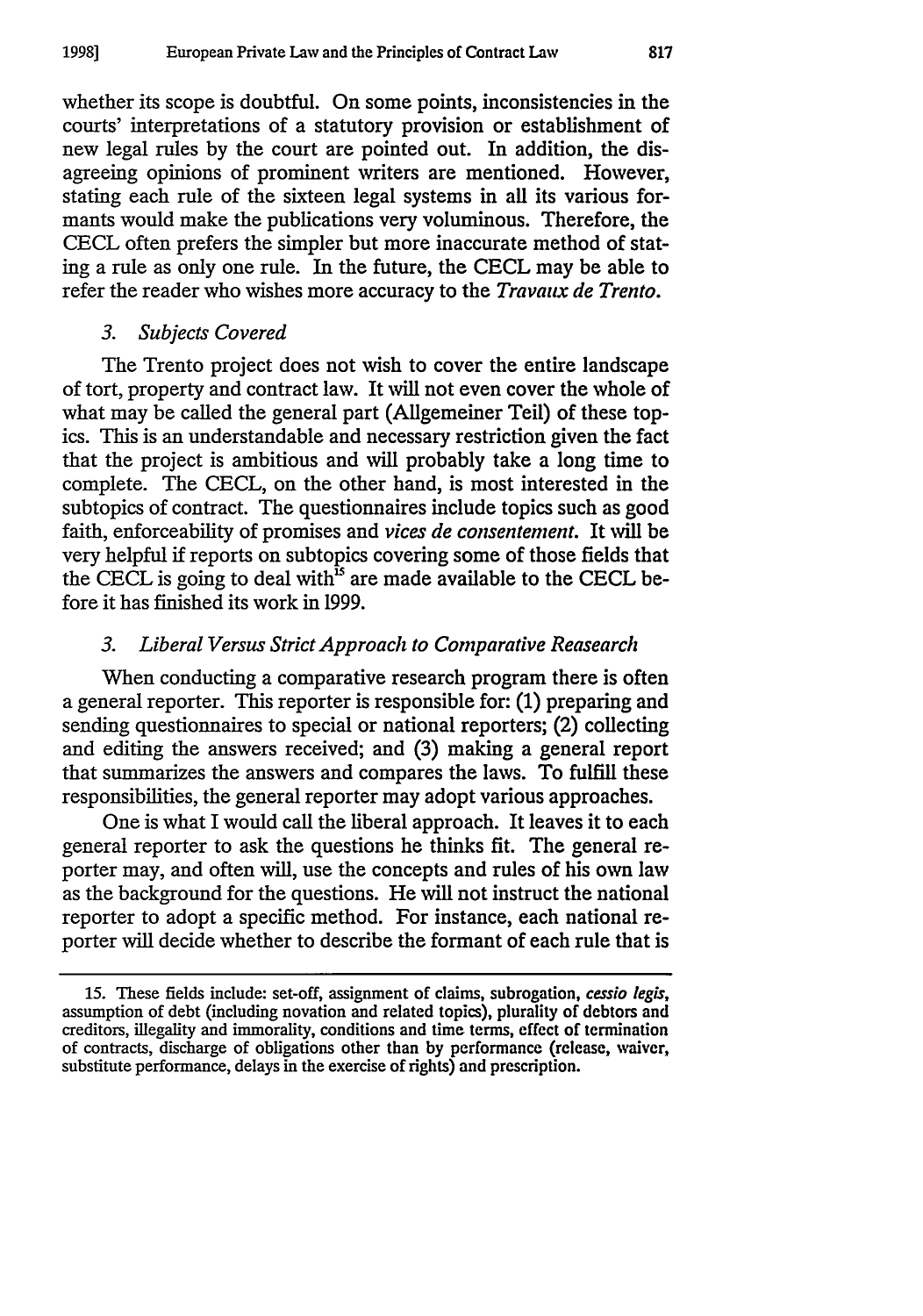mentioned. Each national reporter will write what he pleases about the subject, answer those questions which he finds relevant, leave the rest unanswered and add information which, although not asked for, he believes is relevant to the subject.

This method is often followed in the exercises of the International Academy of Comparative Law and the Fédération Internationale Pour le Droit Européen. It is used in a spirit of friendship and tolerance; it may also be explained by the nature and structure of these organizations. However, questionnaires based on the concepts and rules of one law are sometimes difficult for national reporters from other legal systems to answer, and the general reports suffers from the heterogeneous answers submitted by the national reporters.

The other approach is the strict approach. Under this approach, the questionnaires are coordinated, at least as far as the methodological questions are concerned. Each questionnaire is made after a comparative analysis of the concepts and rules of the legal systems involved. The national or special reporters have to answer all the questions according to the sequence in which they are arranged on the questionnaire. Information that is not requested will be incorporated into the general report only if it is necessary to understand the answers to questions asked.

Such a strict method is time consuming work. Many organizations, such as the International Academy of Comparative Law and the Fédération Internationale Pour le Droit Européen, have neither the organization nor the resources necessary for adopting this method. One must know the structure and terms of all the legal systems involved in order to ask all the relevant questions and not to ask questions that may be misleading to some of the national reporters. Therefore, this method can only be adopted when the person who formulates the questions has this knowledge. He must almost know the answers before he creates his questions.

Rudolf Schlesinger used the strict approach. He had a profound knowledge of several of the legal systems concerned, and he and his collaborators from other legal systems prepared working papers that they distributed among the participants before the questionnaires were sent out in order to check whether the questions were meaningful to each national reporter. The CECL has also tried to adopt a strict approach.

The Trento project is still discussing its methods. I have only seen some of the questionnaires, and they generally follow the liberal approach, but this may not be the final attitude of the project. It is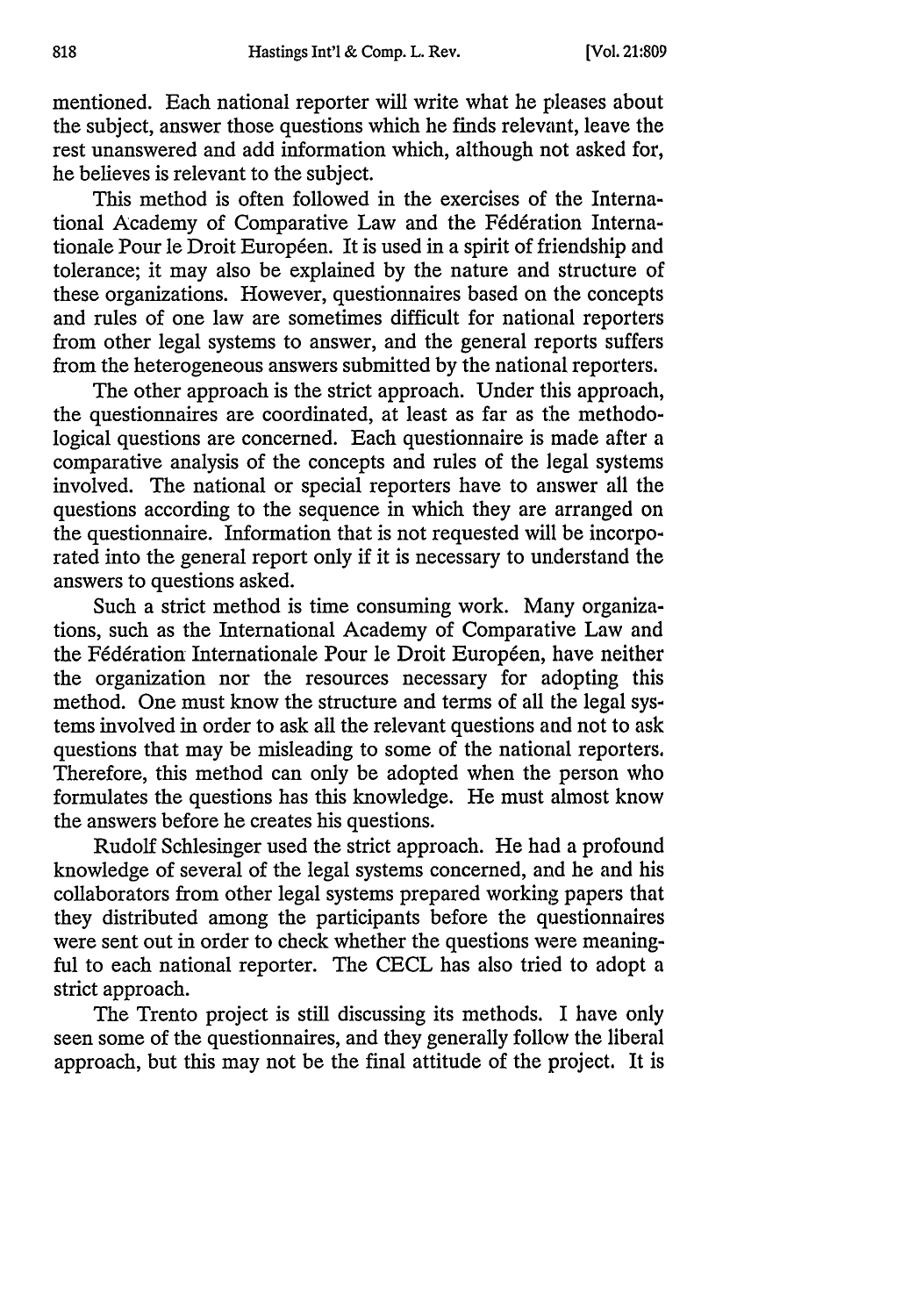my impression that, at each meeting of the Trento project, an attempt is being made to tighten the ropes and move more towards the strict approach.

#### *a. Some of the Questionnaires Appear to Be Formulated on the Basis of Comparative Reasearch*

In a note on "Property on the Environment," one of the general reporters of the Trento project<sup>16</sup> wisely asked members for assistance in drawing up his questionnaire to include all relevant questions and avoid misleading ones.

The questions on *vices de consentement* by Horatia Muir-Watt, Stéphane Reifegerste and Ruth Sefton-Green deal with fraud, misrepresentation and mistake. The questions are posed by a French, a German and an English academic who, before they made the questionnaire, compared the three legal systems.

In their "Memorandum on the Good Faith Principle," the English Professor Simon Whittaker and the German Professor Reinhard Zimmermann initially divided their cases into various categories, which in most respects seem to illustrate how German courts "apply" the good faith provision in section 242 of the German Civil Code. This may be explained by the fact that German law developed the good faith principle more than other systems in the world. Under the broad umbrella of the German categories, it was possible for all national reporters to answer the questions.

Some of the cases relating to the "Enforceability of a Promise" are important in legal systems that apply the doctrines of consideration and cause, but they have less relevance in countries that, like Germany and the Nordic States, enforce promises made without consideration or cause. It will be interesting for lawyers from countries which operate with consideration and cause to learn that in the other countries, some of the questions are hardly considered worthy of note. It may, perhaps, also be interesting for academic lawyers from Germany and the Nordic States to see that these problems occupy the minds of some of their colleagues abroad. In several cases, a Danish lawyer would tell Professor James Gordley that the promise was enforceable, and that it was not until he saw the case that he became aware of a problem.

**<sup>16.</sup>** The name of the author has not been disclosed to me.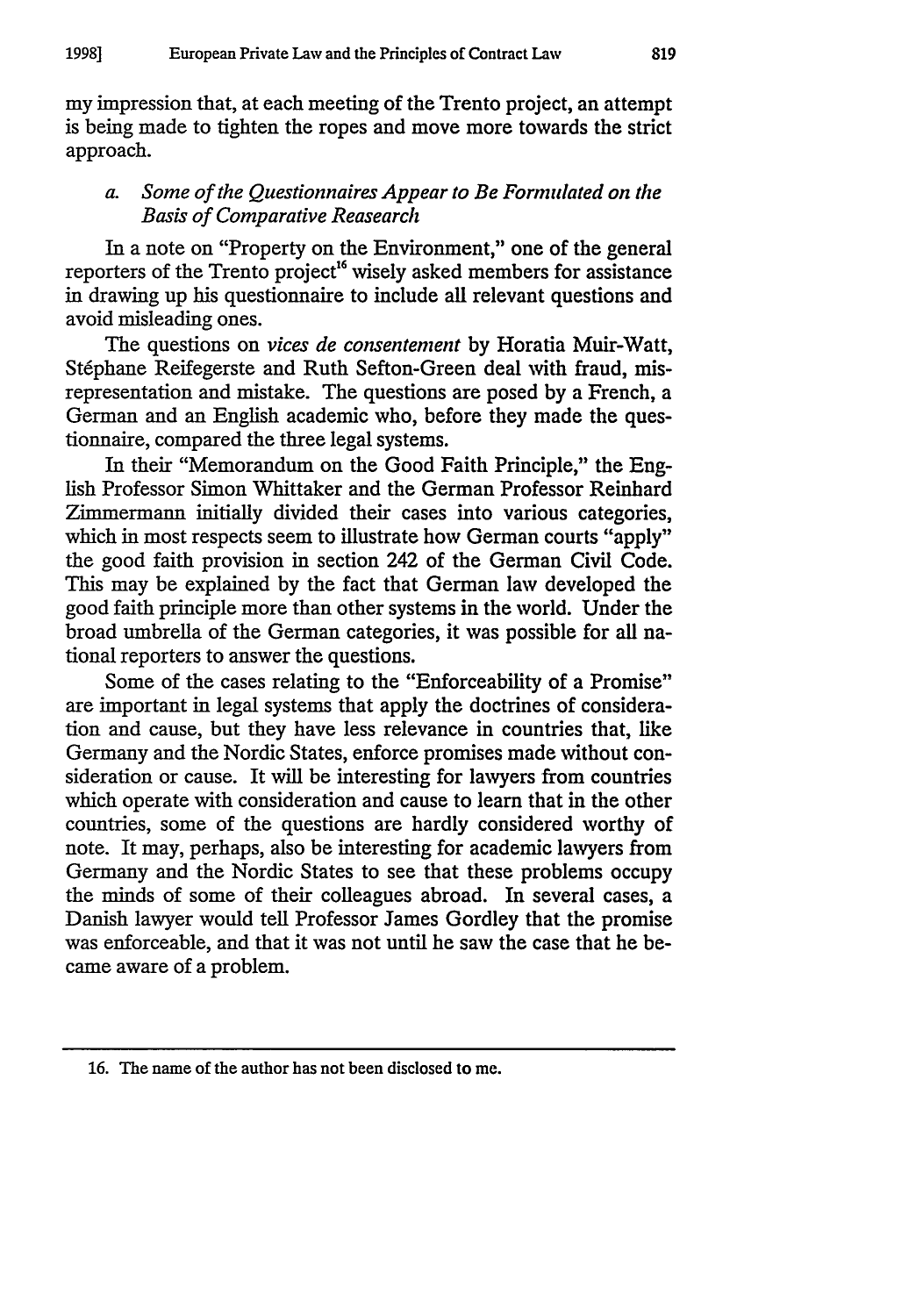# *b. It is Not Clear to What Extent the General Reporters Agreed on a Common Approach to Treat the Formant of the Rules*

In this respect the questionnaires appear to have adopted various approaches. One of the difficult issues is identifying those factors that determine the outcome of a case. There are general instructions about how to answer the questionnaire." They provide some general guidelines, for example, asking for reference to sources including literature. The rest of the instructions are divided into three levels.

Level 1 is called "Operative Rules," and here the reporter indicates how the case would be solved by the courts of his legal system, whether this is in accordance with other legal formants, and whether there is harmony or controversy among the formants. Level 2 is called "Descriptive Formants" and asks about "the reasons for which the lawyers feel obliged to give the solutions mentioned in Level **1."** In this level, the reporter should, among other things, indicate whether the solution is dependent on legal rules and institutions outside the private law (e.g., procedural, administrative and constitutional provisions), and how the solution is dogmatically explained. In Level 3, "Metalegal Formants," the reporter indicates other elements, like those mentioned in Level 1, which may influence the outcome of a particular case. These may be social, political or legal values as well as the structure of the legal process.

In their "Memorandum on the Good Faith Principle," Professors Whittaker and Zimmermann also asked the national reporters to answer the questions at various levels of analysis. The first is how the legal system treats facts. This implies that the answer should include a conceptual analysis and the legal basis for the outcome. This may include information on the formant of the rule, but as in the other questionnaires, I have not seen much attention given to this issue.

Levels 2 and 3 deal with "extraneous" elements within and outside the system that influence the system's choice of analysis. Elements within the system relate, for instance, to factors which are the result of legal categorization within the civil law. In some legal systems, such as the German one, there is a tendency to qualify liability as contractual and not tortious in order to impose vicarious liability, which is not imposed in tort.

Level 3 specifically deals with elements outside of the system. Those elements relate to institutions and practices outside the realm

<sup>17.</sup> *See* Bussani & Mattei, *supra* note **3,** at app. **1.**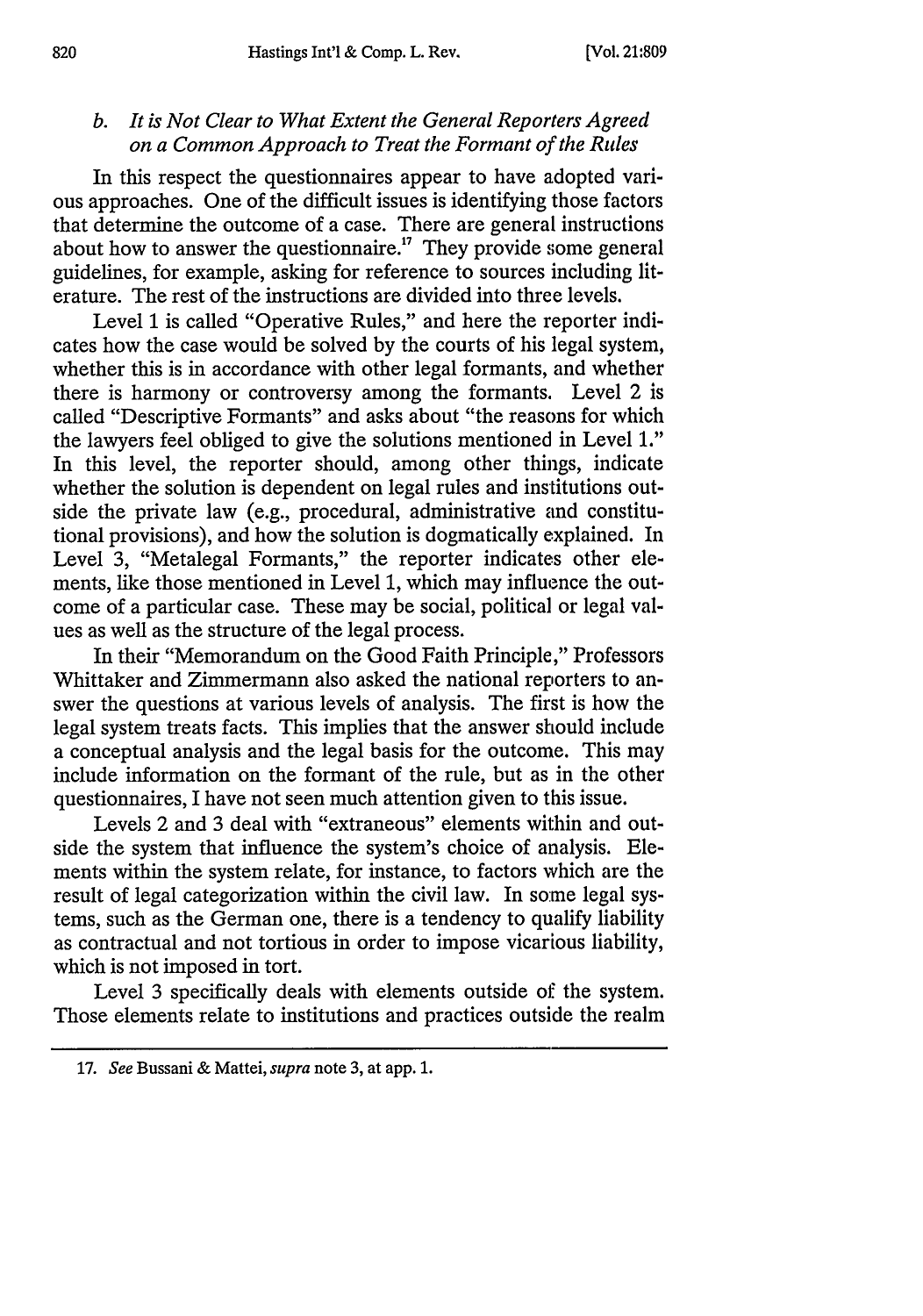of the code which influence the outcome of decisions. Thus, the iability insurance industry has, in some countries, influenced the legal liability imposed on insurers.

It appeared from Professor Whittaker's oral presentation given at the Common Core Project's July 1997 general meeting that Levels 1 and 2 will merge in the published report—this is to be applauded. Regardless of any merger between Levels 1 and 2, it is difficult to uphold the distinction between Levels 2 and 3. What is inside and what is outside the system depends on the system. For instance, the Nordic Tort Liability Acts provide that, to the extent the victim is covered by insurance against loss or damage, a non-professional tortfeasor or an employee acting for his employer will not be held liable for damage done if he has acted with *culpa levis.* The same rule applies to the employee's liability when the employer is covered by liability insurance. The question is whether these rules are found at Level 2 or 3. It is respectfully submitted that the division between Levels 2 and 3 may be different in various systems, and this makes it difficult to distinguish the two levels.

In other questionnaires, the national reporters are not asked to analyze their systems at different levels. Instead, the national reporters are expected to follow the general instructions. However, the *vices de consentement* questionnaire poses questions about the procedural aspects of the remedies available and asks whether the court has discretion in their administration. In his questionnaire about the enforceability of a promise, Professor Gordley asks whether the answer in a particular legal system is clear or doubtful. This question is also posed in a more sophisticated manner in the general instructions where it is asked whether or not the formants are concordant. Professor Gordley also asks which doctrines would be used to explain the outcome. This question, it seems, is also asked in Professors Whittaker and Zimmermann's Level 2 general instructions.

To some extent, these differences are explained by the nature of the various topics. However, there should, perhaps, be more consistency between the general reporters. They should choose between Professor Gordley's simple questions asking whether the answer is clear or doubtful and which doctrine explains the rule and Professors Whittaker and Zimmermann's division into the three levels. Perhaps the choice is that the questions should be asked at the various levels, but they should not be divided into levels.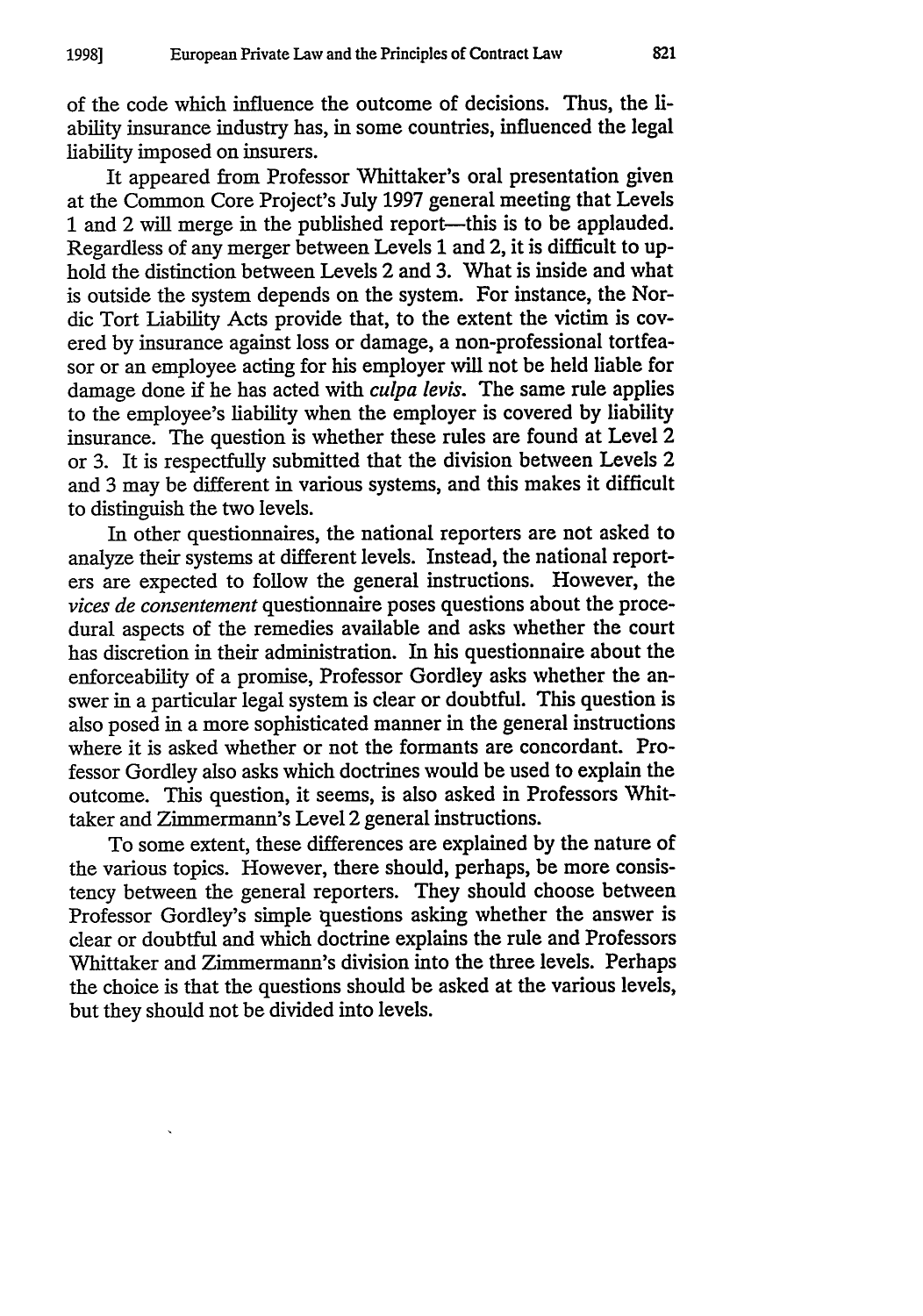# *c. Another Important Issue is Whether and How to Systematize the Questions in Memoranda and Questionnaires*

In their initial memorandum, Professors Whittaker and Zimmermann divided their cases into various categories. This method is not used in other questionnaires that I have seen, and the two general reporters later decided against the approach. A systematization of the questions in the questionnaire is always useful, but it may not be necessary to divide them into categories. Regardless, any division into categories should appear in the index of the published volume.

It is not clear to me whether the general reporters coordinated their questionnaires. Question 2 of the good faith questionnaire and Question 1 of the *vices de consentement* questionnaire deal with mistakes as to the value of an art object sold. The facts described in the two cases are not completely identical, but they both tell a story about an ignorant seller of a painting who accepts a modest bid by a buyer who knows or suspects that the painting is a Degas and later resells the picture at a windfall price.

The **CECL** chose to deal with this issue in the chapter on "validity" which covers *vices de consentement.* The good faith principle in the PECL article 1.106 (new 1.201) is mainly meant to cover situations not dealt with in other provisions.

# *d. During the Session on Contracts in Trento, Attempts Were Made to Illustrate How the Answers to Questionnaires Should be Prepared*

Samples of model answers to the first question in the *vices de consentement* questionnaire dealing with the painting by Degas were distributed at the session on contracts. Answers considering the problem under English and French law were provided. The threeand-a-half page French model answer expressed doubts about whether, under the facts stated, the seller of the painting would have a remedy. It seemed to depend upon the court's evaluation of additional facts not revealed in the question. The nine page English answer, however, clearly said that the seller would not have any remedy, and then went on to describe the facts under which the seller might have a remedy. A remedy may have been available under English law if the buyer told the seller the painting was not by a famous artist. In addition, the answer gave an overview of the English doctrines of mistake and misrepresentation. Both answers resembled an attempt by a learned professor to illustrate how a top student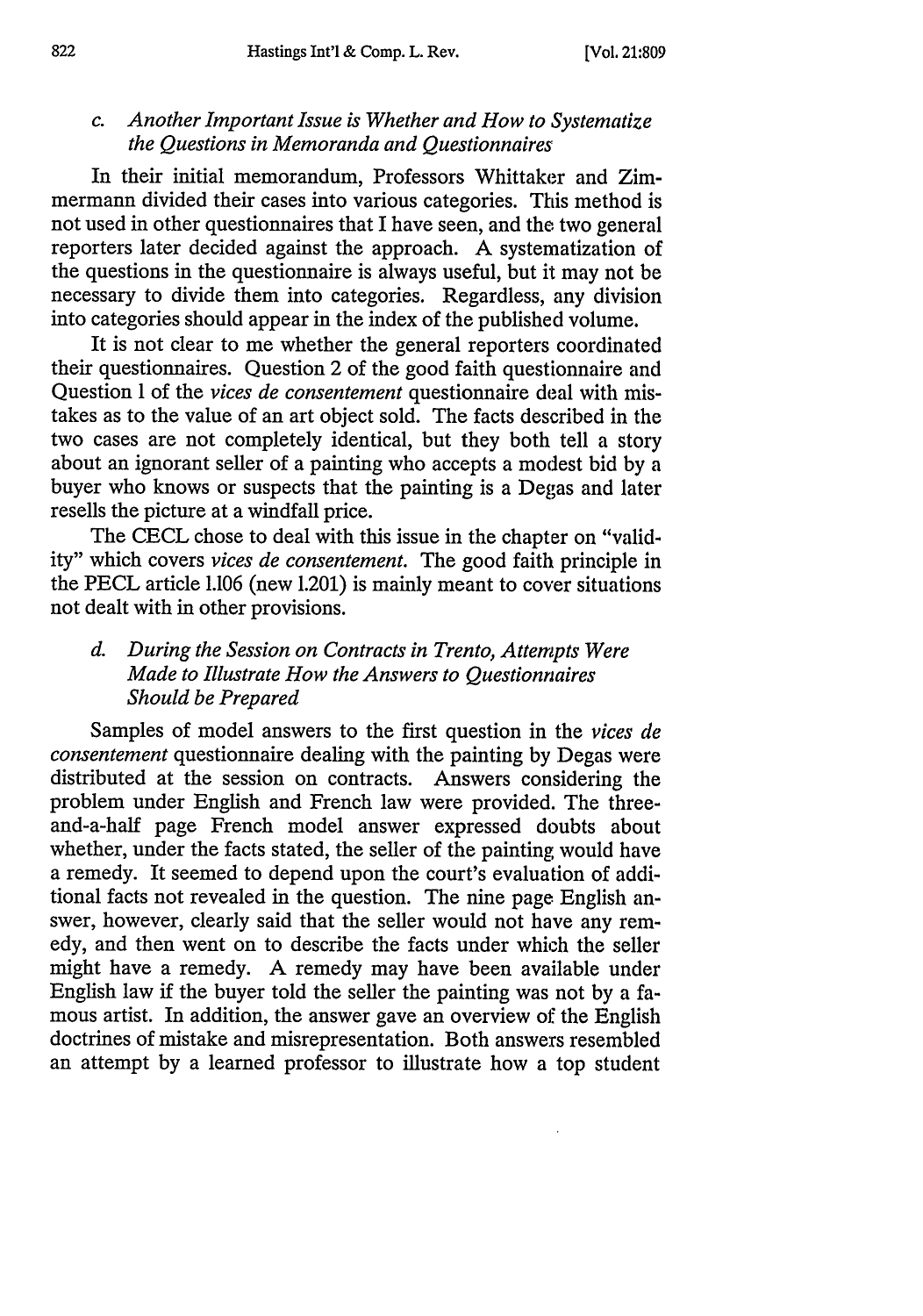should write an exam answer.

#### **HI.** Conclusion: The Question **of Size**

**If** the matrix of the model answers is followed, and **if** the unabridged answers to the questionnaires are published in addition to summaries and conclusions, very voluminous publications should be expected. In the notes accompanying the PECL, the CECL preferred brevity, which it is already being criticized for emphasizing. However, the CECL believes that brevity is sufficient to realize its main task, which is to propose rules, not to state existing laws.

For the members of the Trento project, accuracy is important. It will be useful to have access to more detailed accounts of how legal systems solve particular cases. However, it should also be remembered that voluminous books place a heavy burden on their authors regarding overview, surveyability and readability. Brevity and accuracy are enemies; the choice between them is difficult. However, there is no doubt that detailed Trento publications will bring a muchneeded insight to the subjects covered. They will be great help for those working toward the unification of the laws of Europe.